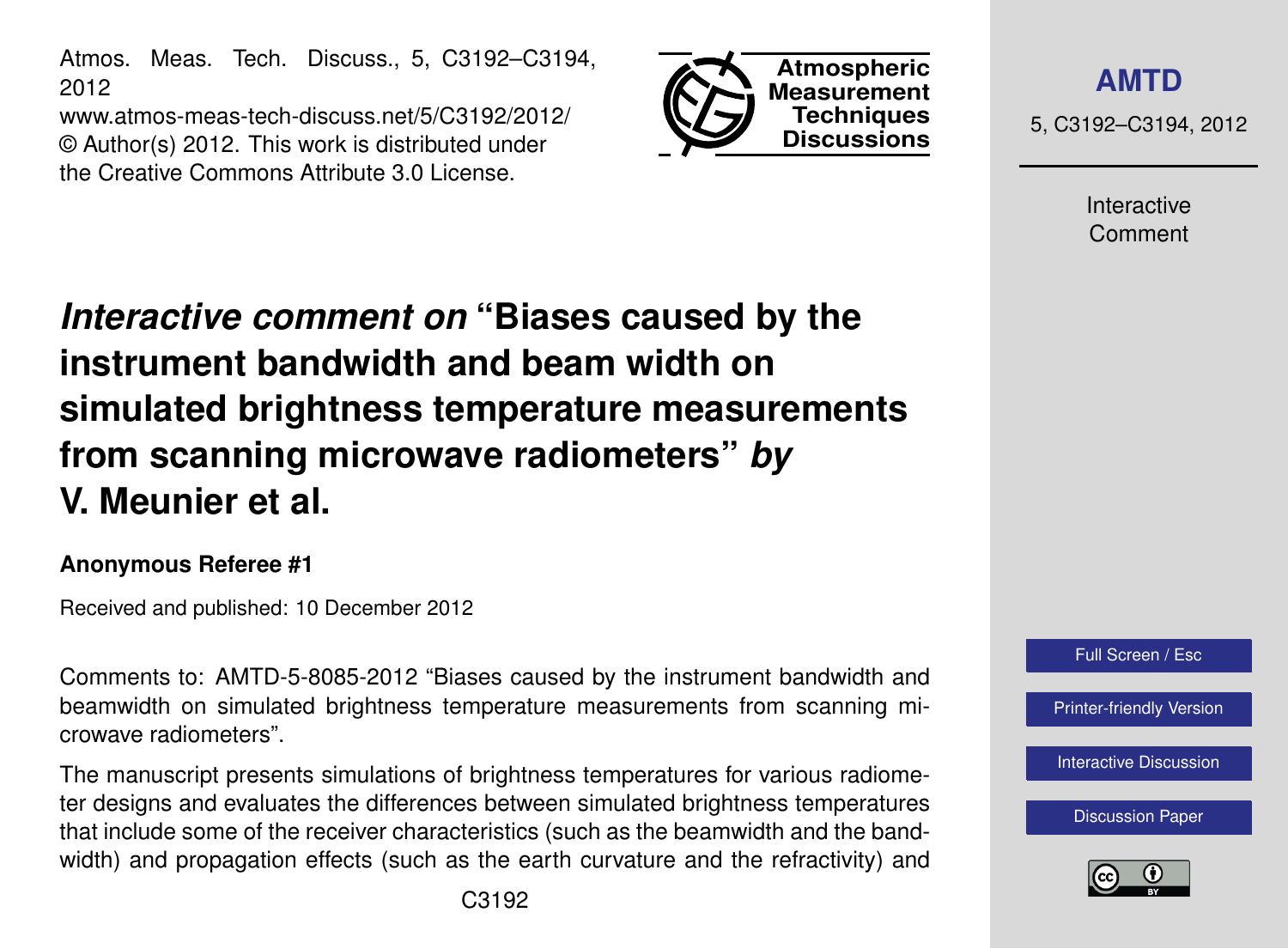C3193

simulations that do not include such effects. The manuscript is generally well written and figures and captions are well readable.

Technical comments:

The simulations and results are interesting, however the largest differences result from mostly unrealistic values of the radiometric specifications/operations. Radiometers with larger beamwidth (> 6 degrees) can't be expected to scan low elevation angles because of the risk of spurious intrusions in the field of view. Therefore only radiometers with narrow beamwidth should be considered for operations at low elevation angles. In addition radars have very narrow beamwidth making the interpretation of coincident measurements difficult unless the characteristics of the instruments are reasonably close. If we consider ground-based radiometers whose beamwidth allows scanning at low elevations (FBHW<3.5 degrees) and that could be used in conjunction with radar operations the differences in the simulations are of the order of fractions of degrees.

Among the instruments listed in Table 1 the ASMUWARA has the largest beamwidth. However, with a 10-degree beamwidth, the ASMUWARA wasn't probably designed for scanning at low elevation angles. Usually radiometers with large beamwidth employ algorithms that correct for the beam approximation (E.g. [1], [2]). But even with corrections the interpretation of the data in relation to the radar narrow beamwidth would be difficult.

The beamwidth of V-band channels is generally less than 2.5 degree in all currently available ground-based radiometers. Based on Fig. 13 the effect would then be in the noise level at all elevation angles. So the 8 K overestimation mentioned in the summary refers to a channel at 50 GHz with a 10 degree beamwidth. I don't think any of the radiometers currently built meets that specification.

Similarly the 11 K bias mentioned in the summary for the W-band channels corresponds to a radiometer with 10-degree beamwidth. This is unrealistic in the W-band. Actually most of the W-band receivers have beamwidth of less than 2 degrees, which

## **[AMTD](http://www.atmos-meas-tech-discuss.net)**

5, C3192–C3194, 2012

Interactive Comment

Full Screen / Esc

[Printer-friendly Version](http://www.atmos-meas-tech-discuss.net/5/C3192/2012/amtd-5-C3192-2012-print.pdf)

[Interactive Discussion](http://www.atmos-meas-tech-discuss.net/5/8085/2012/amtd-5-8085-2012-discussion.html)

[Discussion Paper](http://www.atmos-meas-tech-discuss.net/5/8085/2012/amtd-5-8085-2012.pdf)